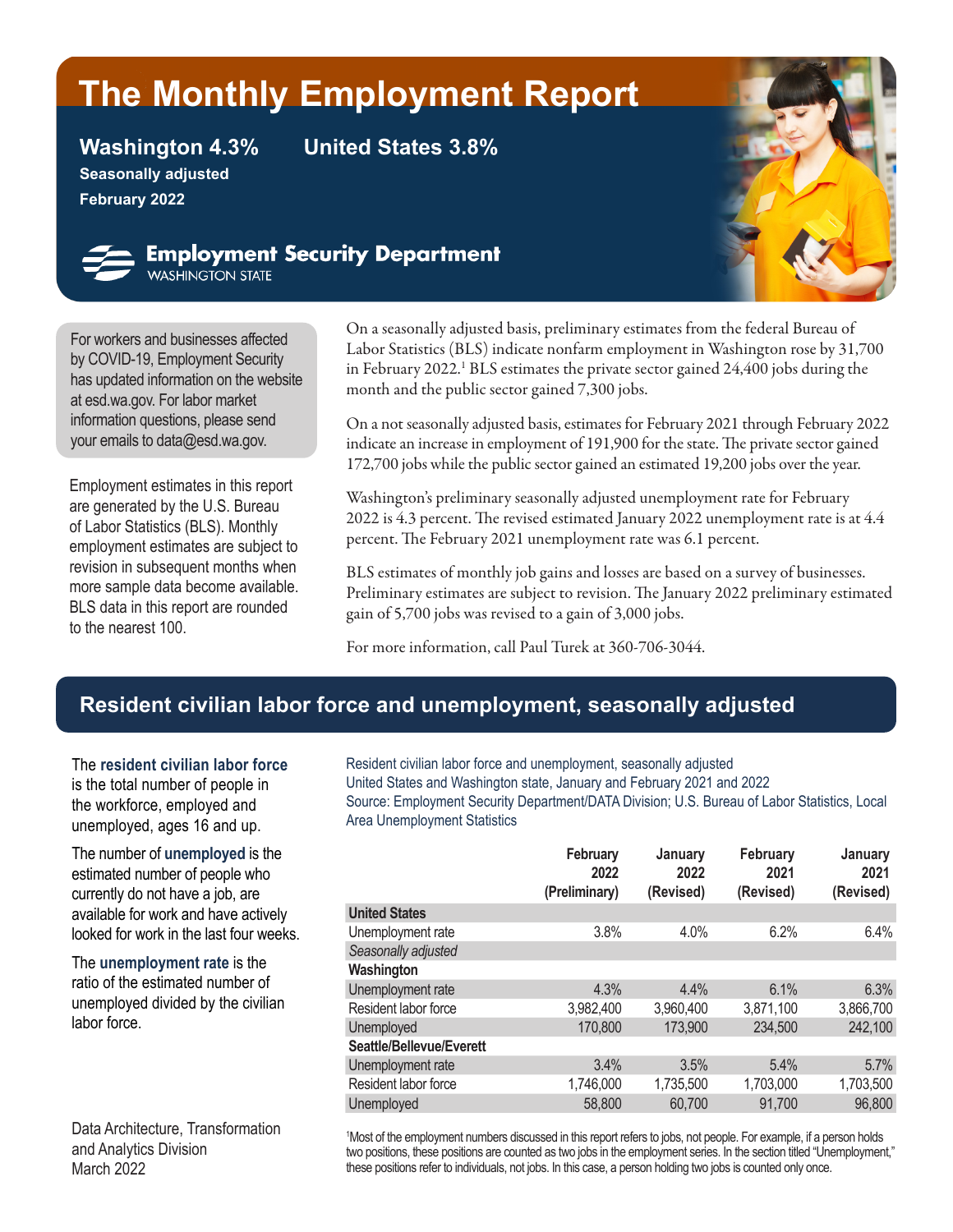# **Unemployment, seasonally adjusted**

The BLS estimates Washington's preliminary seasonally adjusted unemployment rate for February 2022 is 4.3 percent. The revised estimated January 2022 unemployment rate is 4.4 percent.

According to BLS estimates, the number of unemployed people fell by 3,100 in February 2022 compared to January 2022. At the same time, the number of employed people rose by an estimated 25,100. Overall, this amounted to an increase of 22,000 people in the labor force.

The preliminary February 2022 unemployment rate is 1.8 percentage points lower than the February 2021 rate of 6.1 percent.

#### Unemployment rates, seasonally adjusted

U.S., Washington and Seattle,February 2018 through February 2022

Source: Employment Security Department/DATA Division; U.S. Bureau of Labor Statistics, Local Area Unemployment Statistics



**February 2022 preliminary unemployment rates:**

U.S. (preliminary) 3.8% Washington (preliminary) 4.3% Seattle area (preliminary) 3.4%

# **Employment change, seasonally adjusted**

Based on BLS estimates, Washington state nonfarm employment increased by 31,700 jobs from January 2022 to February 2022.

#### Recent employment change:

December 2021: up 13,600 jobs (revised)

January 2022: up 3,000 jobs (revised)

February 2022: up 31,700 jobs (preliminary)

Monthly employment change, seasonally adjusted Washington state, March 2020 through February 2022 Source: Employment Security Department/DATA Division; U.S. Bureau of Labor Statistics, Current Employment Statistics

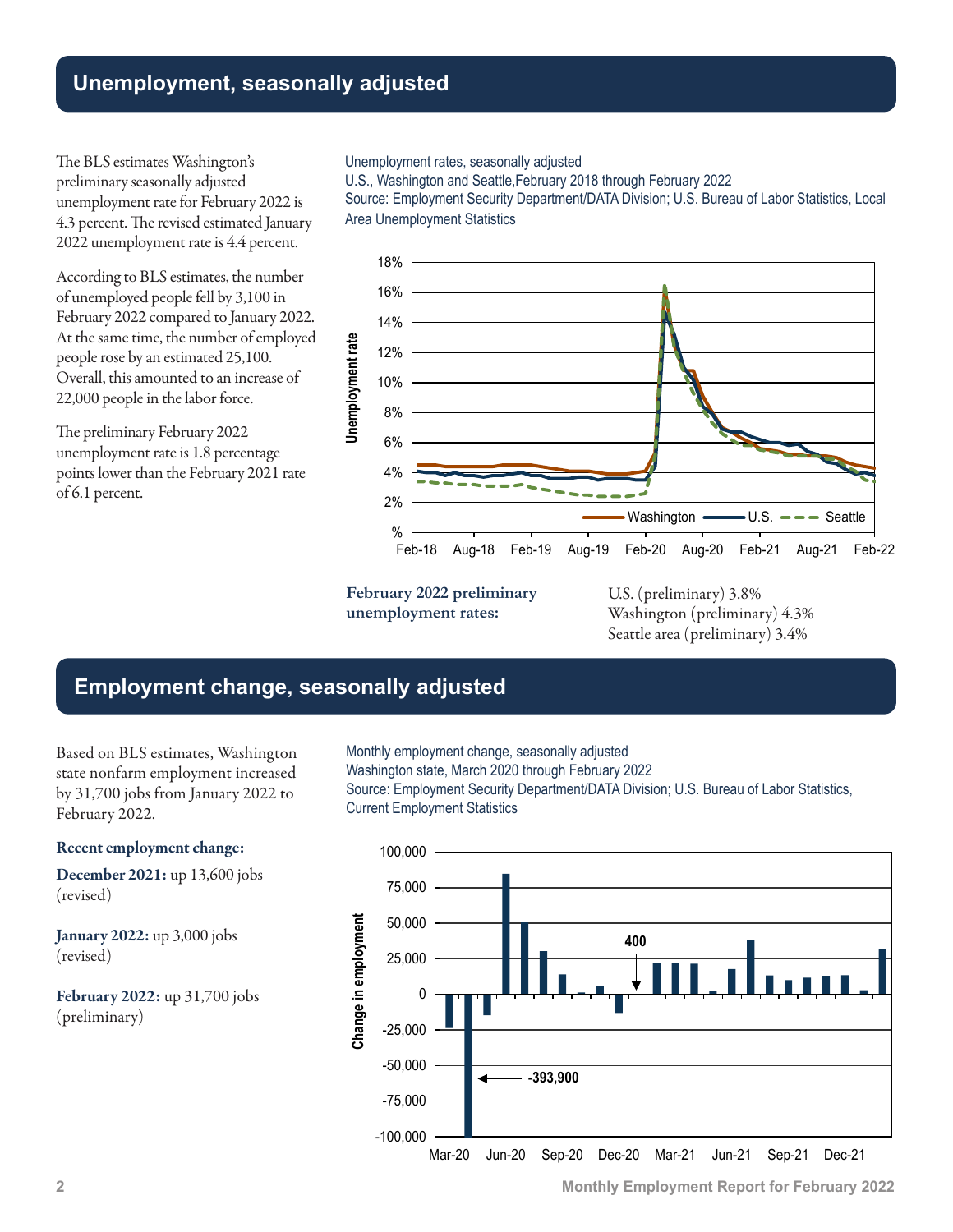### **Employment and unemployment, seasonally adjusted**

#### February 2020

(Start of 2020 employment recession in Washington) Nonfarm employment: 3,514,600 Unemployment rate: 4.1%

February 2022 (preliminary) Nonfarm employment: 3,479,200 Unemployment rate: 4.3% Nonfarm employment and unemployment rate, seasonally adjusted Washington state,February 2018 through February 2022

Source: Employment Security Department/DATA Division; U.S. Bureau of Labor Statistics, Current Employment Statistics, Local Area Unemployment Statistics



Workers and businesses affected by COVID-19

Employment Security's COVID-19 online information page covers topics for businesses and workers impacted by COVID-19. Topics include:

- Subscribing for updates
- Frequently asked questions
- Workers Q&A
- Business Q&A
- CARES ACT
- COVID-19 rulemaking
- COVID-19 resources
- Action alerts and updates

We are all in this together. The COVID-19 pandemic has created an unprecedented demand for services, and we thank you for your patience while we work to serve you better.

**Did you know** that you can subscribe for email updates on a number of Employment Security Department topics all at once?

Go to [esd.wa.gov/labormarketinfo](http://esd.wa.gov/labormarketinfo) and select the email icon at the top of the page.



Enter your email address and subscribe by checking the boxes for topics such as:

#### COVID-19

Labor market information News releases Employer news and resources Paid Family and Medical Leave Employer information SharedWork program WorkSource system Unemployment insurance **Training** 

Many more to come, so sign up today for your email updates!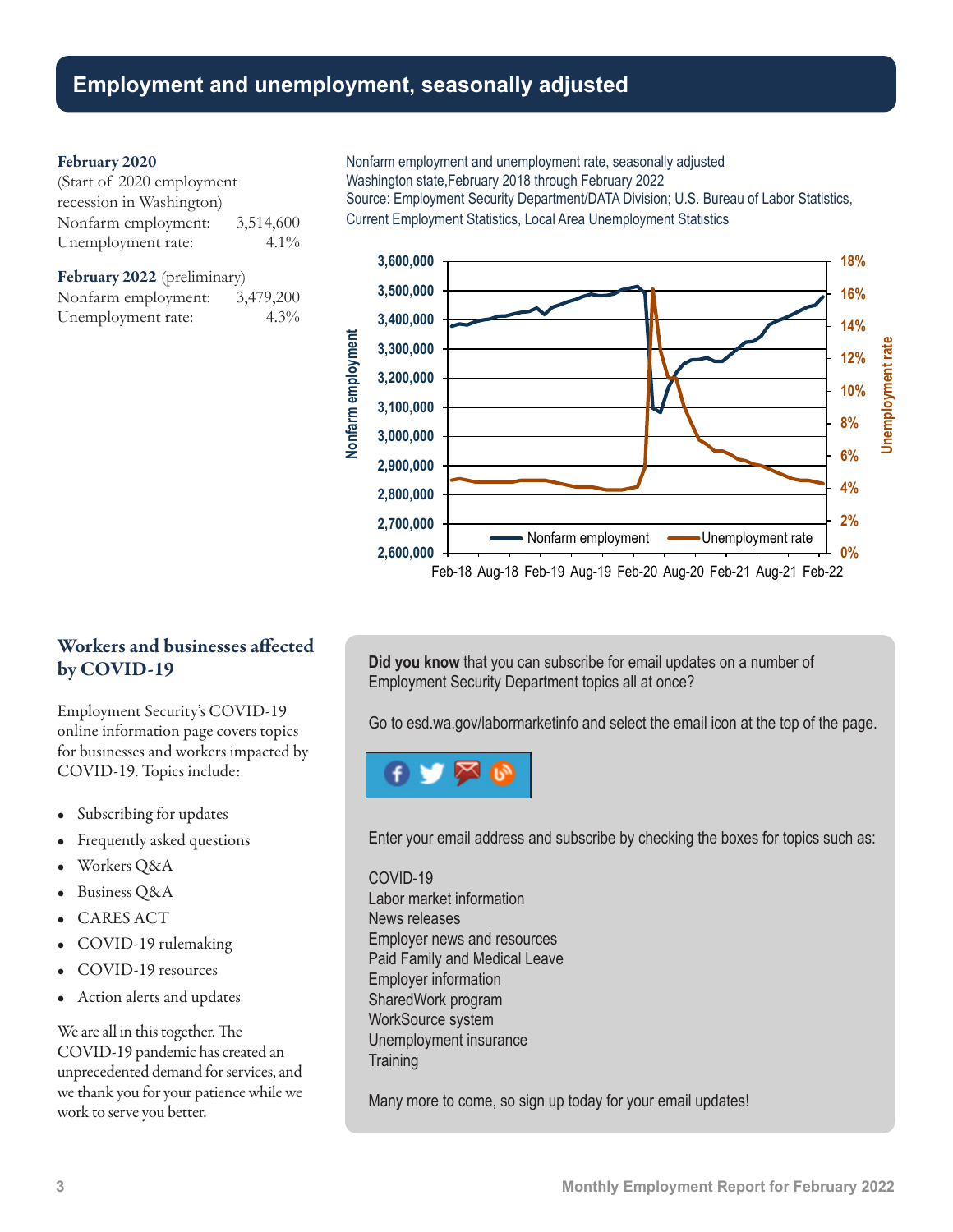# **U-6 unemployment rate**

### U-6: Broader unemployment measure decreased in the four-quarter annual 2021 period

The U.S. Bureau of Labor Statistics (BLS) recently updated its "alternative measures of labor underutilization" for states to include annual averages for 2021. One such alternative measure is the U-6 rate, which considers not only the unemployed population in the official "U-3" unemployment rate, but

also marginally attached workers and those employed part time for economic reasons. The U-6 rate is defined by BLS as the "total unemployed, plus all marginally attached workers, plus total employed part time for economic reasons, as a percent of the civilian labor force plus all marginally attached workers." This U-6 measure measures the "unemployed, underemployed, and those who are not looking but who want a job."

The U-6 unemployment rate for the annual 2021 period for Washington state was 10.1 percent. This was lower compared to the 11.7 percent U-6 unemployment rate for the fourth quarter 2020 through the third quarter 2021. The U.S. U-6 unemployment rate for the annual 2021 period was 9.4 percent.

#### **Alternate measures of labor underutilization, four-quarter moving average Washington state versus U.S. U-6 unemployment rate**



2009 Q3 2011 Q3 2013 Q3 2015 Q3 2017 Q1 2017 Q3 2018 Q1 2018 Q3 2019 Q1 2019 Q3 2020 Q1 2020 Q3 2021 Q1 2021 Q3

| Year | WA/U.S.   | Q <sub>1</sub> | Q2    | Q <sub>3</sub> | Annual average |
|------|-----------|----------------|-------|----------------|----------------|
| 2021 | <b>WA</b> | 15.8%          | 13.5% | 11.7%          | 10.1%          |
|      | U.S.      | 14.5%          | 11.9% | 10.4%          | 9.4%           |
| 2020 | <b>WA</b> | 8.1%           | 10.9% | 13.0%          | 14.8%          |
|      | U.S.      | 7.7%           | 10.4% | 12.3%          | 13.6%          |
| 2019 | <b>WA</b> | 8.1%           | 7.8%  | 8.1%           | 7.6%           |
|      | U.S.      | 7.6%           | 7.4%  | 7.3%           | 7.2%           |
| 2018 | <b>WA</b> | 9.0%           | 8.9%  | 8.4%           | 8.4%           |
|      | U.S.      | 8.3%           | 8.1%  | 7.8%           | 7.7%           |
| 2017 | <b>WA</b> | 10.0%          | 9.7%  | 9.4%           | 9.2%           |
|      | U.S.      | 9.5%           | 9.2%  | 8.9%           | 8.5%           |
| 2016 | <b>WA</b> | 10.9%          | 10.7% | 10.7%          | 10.3%          |
|      | U.S.      | 10.1%          | 9.9%  | 9.8%           | 9.6%           |
| 2015 | <b>WA</b> | 12.0%          | 11.7% | 11.4%          | 11.0%          |
|      | U.S.      | 11.6%          | 11.3% | 10.8%          | 10.4%          |

Source: Bureau of Labor Statistics: **[https//www.bls.gov/lau/stalt.htm](https://www.bls.gov/lau/stalt.htm).**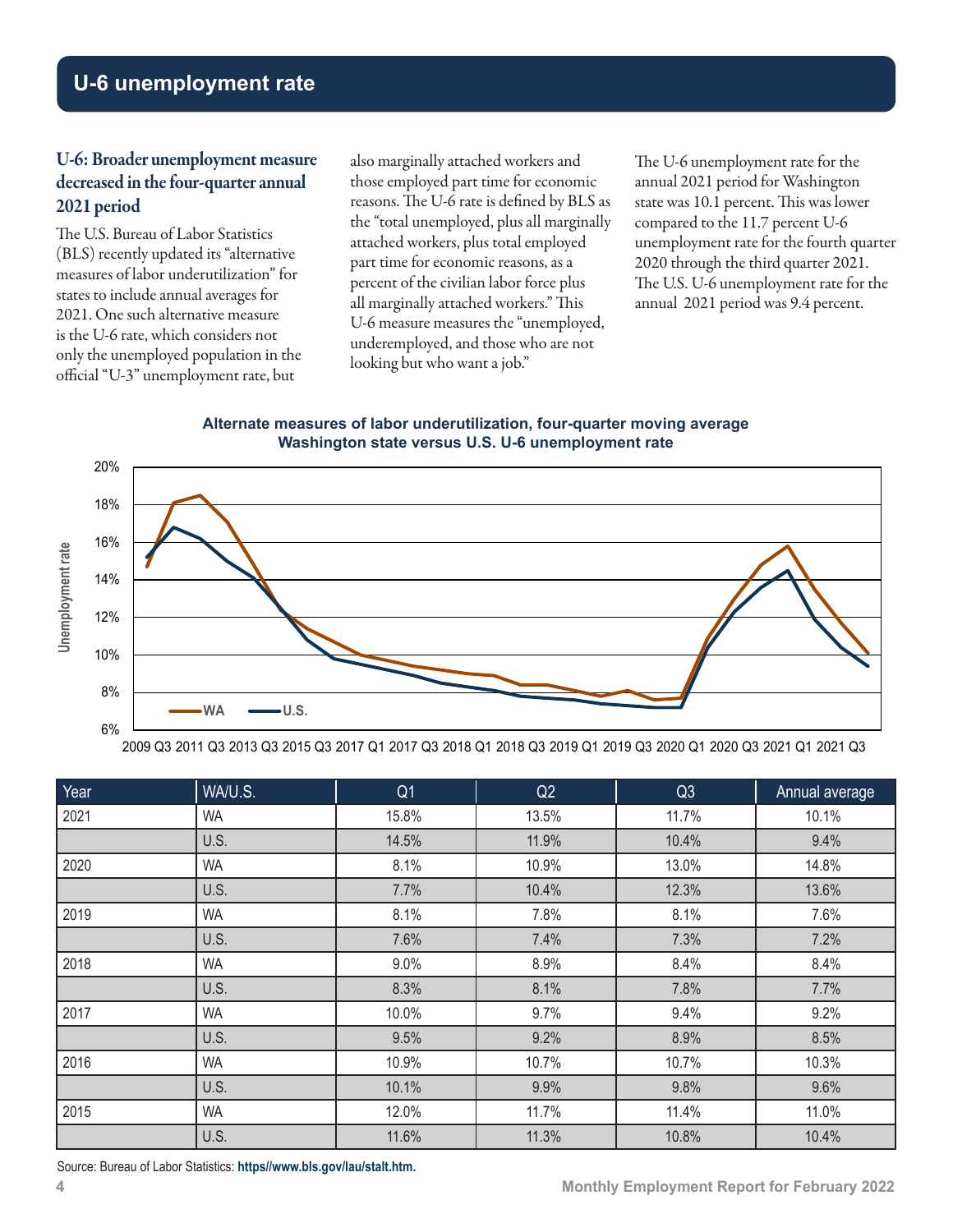# **Industry employment in Washington, seasonally adjusted**

### One-month employment change by industry

Based on a BLS survey of businesses and governments, Washington gained an estimated 31,700 jobs during the month, on a seasonally adjusted basis:

- Overall, employment increased in twelve major industries and was unchanged in one in February.
- Private sector employment is estimated to have increased by 24,400 and government employment increased by 7,300.
- Education and health services employment rose by 6,800 overall, with 3,100 jobs gained in ambulatory health care services.
- Employment in leisure and hospitality increased by 5,200 over the month, led by 2,500 jobs gained in food services and drinking places.
- The number of jobs in professional and business services increased by 4,400 overall, with 3,600 jobs gained in employment services.
- Construction employment increased by 2,500 overall, led by 3,400 jobs gained by specialty trade contractors.
- Employment in transportation, warehousing and utilities rose by 1,000 overall, with 1,100 jobs gained in transportation and warehousing.

Estimated one-month employment change by industry, seasonally adjusted Washington state, January 2022 to February 2022 Source: Employment Security Department/DATA Division; U.S. Bureau of Labor Statistics, Current Employment Statistics

| <b>Total nonfarm</b>                      | 31,700   |
|-------------------------------------------|----------|
| Government                                | 7,300    |
| Education and health services             | 6,800    |
| Leisure and hospitality                   | 5,200    |
| Professional and business services        | 4,400    |
| Construction                              | 2,500    |
| Wholesale trade                           | 1,800    |
| Transportation, warehousing and utilities | 1,000    |
| Other services                            | 900      |
| Retail trade                              | 700      |
| Manufacturing                             | 600      |
| <b>Financial activities</b>               | 300      |
| Information                               | 200      |
| Mining and logging                        | $\Omega$ |

As we navigate the COVID-19 developments in Washington state and beyond, we know Washington state businesses, nonprofits, city and county municipalities, educational institutions, as well as economic and workforce development professionals, are looking for sound data about the short and long term economic and workforce impacts to their individual businesses, industries and regions.

If you have specific questions regarding labor market information, please send your emails t[o data@esd.wa.gov.](mailto:data%40esd.wa.gov?subject=data%40esd.wa.gov)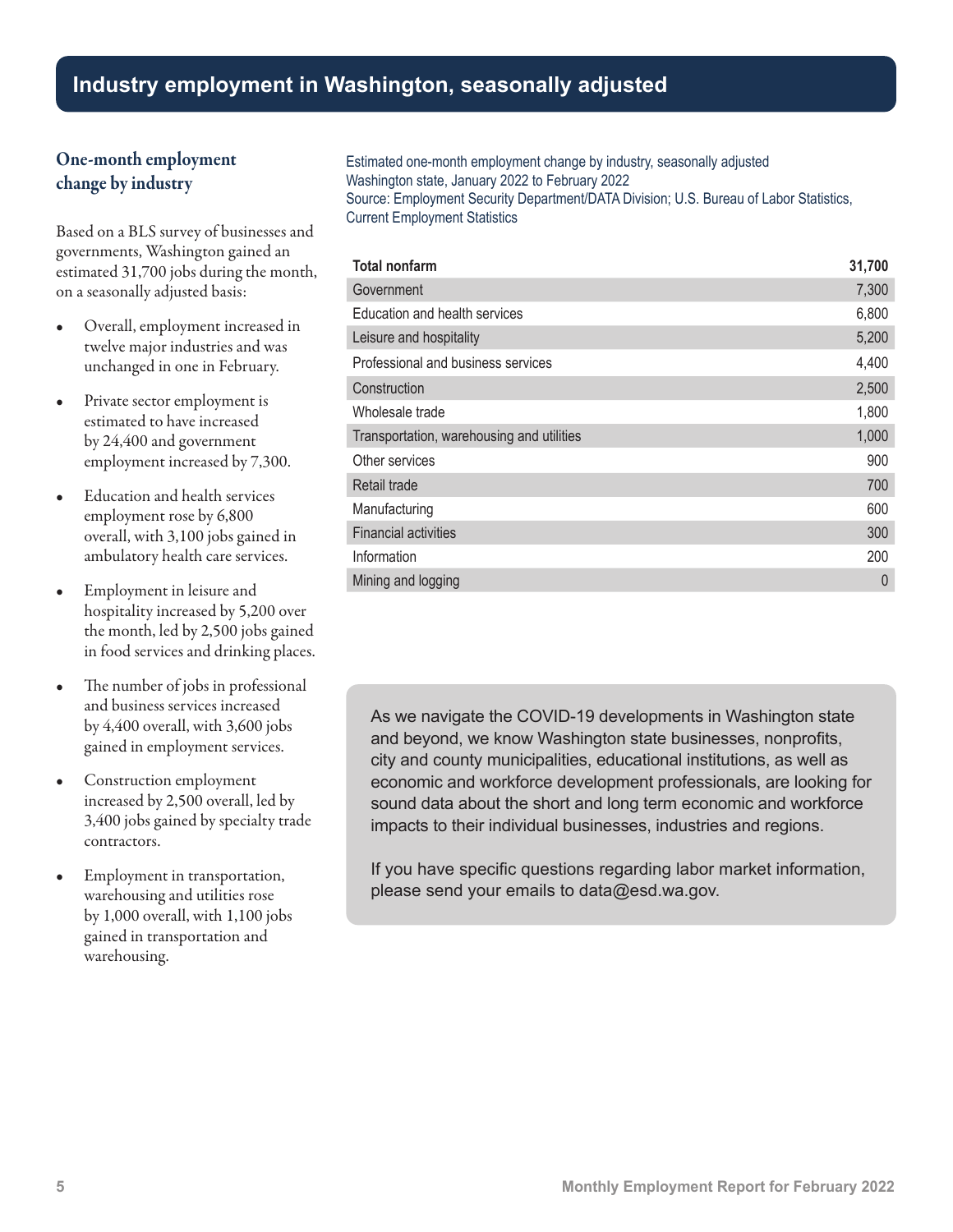## **Industry employment in Washington, not seasonally adjusted**

### Change by industry over the year

Based on a BLS survey of businesses and governments, Washington gained an estimated 191,900 jobs from February 2021 through February 2022.

- Overall, all thirteen major industries expanded.
- Private sector employment rose 6.4 percent, up an estimated 172,700 jobs.
- Public sector employment rose 3.5 percent, up an estimated 19,200 jobs.
- Employment in leisure and hospitality is up by 72,000, with food services and drinking places adding 52,700 jobs.
- Professional and business services employment increased by 31,200, with 16,900 jobs added in administrative and support services.
- Construction employment rose 13,700 overall, with 11,800 jobs added by specialty trade contractors.
- Employment in retail trade is up 13,300 overall, led by an increase of 5,900 in other retail trade.
- Information employment increased by 12,700, with 4,300 jobs added by software publishers.

Estimated employment change by industry over the year, not seasonally adjusted Washington state, February 2021 through February 2022 Source: Employment Security Department/DATA Division; U.S. Bureau of Labor Statistics, Current Employment Statistics

| <b>Total nonfarm</b>                      | 191,900 |
|-------------------------------------------|---------|
| Leisure and hospitality                   | 72,000  |
| Professional and business services        | 31,200  |
| Government                                | 19,200  |
| Construction                              | 13,700  |
| Retail trade                              | 13,300  |
| Information                               | 12,700  |
| Education and health services             | 6,700   |
| Transportation, warehousing and utilities | 6,200   |
| <b>Financial activities</b>               | 5,400   |
| Other services                            | 5,400   |
| Manufacturing                             | 4,200   |
| Wholesale trade                           | 1,800   |
| Mining and logging                        | 100     |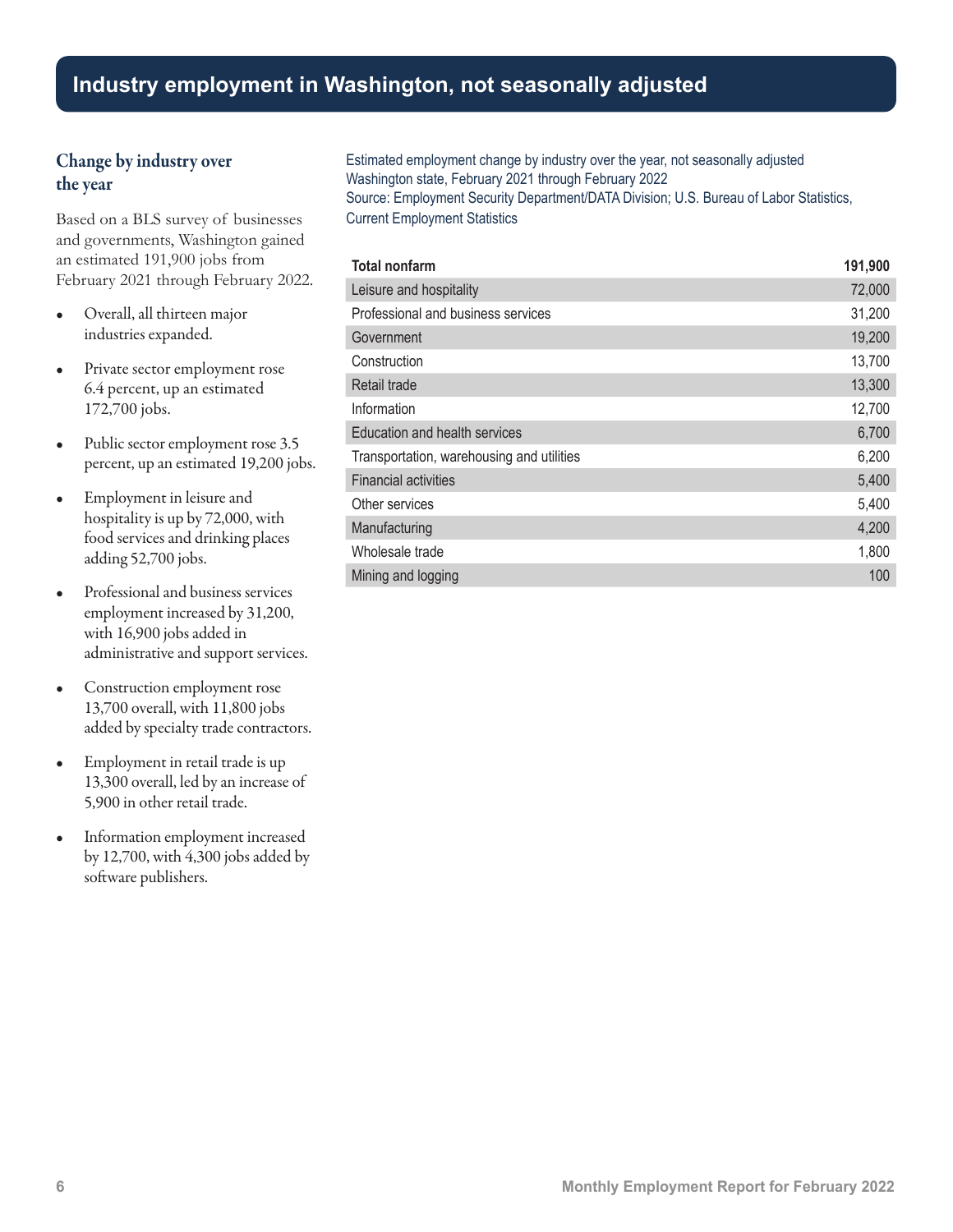# **Seasonally adjusted employment**

Seasonally adjusted numbers account for normal seasonal patterns that occur year after year, such as strong seasonal hiring in retail trade around the holidays. Taking into account normal seasonal variations makes it possible to see unusual changes in employment levels.

### **Normal seasonal change** is

the expected monthly change in employment based on history.

**Estimated change** is the employment change over the month based on BLS survey data.

### **Seasonally adjusted change** is

change in employment accounting for normal seasonal patterns.

Based on historical patterns, Washington employment typically increases by 10,700 from January to February. This year the state gained an estimated 42,400 jobs, amounting to a seasonally adjusted increase of 31,700 jobs..

• The estimated employment increase in construction was 8,500. The normal seasonal increase is 6,000, so on a seasonally adjusted basis, construction employment increased by 2,500.

Normal seasonal change, estimated change and seasonally adjusted change Washington state, February 2022 Source: Employment Security Department/DATA Division; U.S. Bureau of Labor Statistics,

Current Employment Statistics

|                                           | <b>Normal</b><br>seasonal<br>change | <b>Estimated</b><br>change | <b>Seasonally</b><br>adjusted<br>change |
|-------------------------------------------|-------------------------------------|----------------------------|-----------------------------------------|
| <b>Total nonfarm</b>                      | 10,700                              | 42,400                     | 31,700                                  |
| Construction                              | 6,000                               | 8,500                      | 2,500                                   |
| Professional and business services        | 3,600                               | 8,000                      | 4,400                                   |
| Education and health services             | 2,900                               | 9,700                      | 6,800                                   |
| Leisure and hospitality                   | 1,200                               | 6,400                      | 5,200                                   |
| Manufacturing                             | 1,200                               | 1,800                      | 600                                     |
| Other services                            | 1,100                               | 2,000                      | 900                                     |
| <b>Financial activities</b>               | 100                                 | 400                        | 300                                     |
| Mining and logging                        | 0                                   | 0                          | $\Omega$                                |
| Wholesale trade                           | $-200$                              | 1,600                      | 1,800                                   |
| Information                               | $-300$                              | $-100$                     | 200                                     |
| Government                                | $-500$                              | 6,800                      | 7,300                                   |
| Transportation, warehousing and utilities | $-800$                              | 200                        | 1,000                                   |
| Retail trade                              | $-3,600$                            | $-2,900$                   | 700                                     |

- The employment increase on a seasonally adjusted basis was 4,400 in professional and business services in February. The normal seasonal increase is 3,600. It is estimated to have increased this February by 8,000.
- The normal seasonal gain in leisure and hospitality employment is 1,200 in February. The estimated gain was 6,400, so employment increased by 5,200 on a seasonally adjusted basis.
- Typically, manufacturing employment increases by 1,200 in February. On a seasonally adjusted basis, manufacturing employment increased by 600 as the estimated increase was 1,800.
- Employment in retail trade normally falls by 3,600. It is estimated to have decreased by 2,900 this February so it increased by 700 on a seasonally adjusted basis.